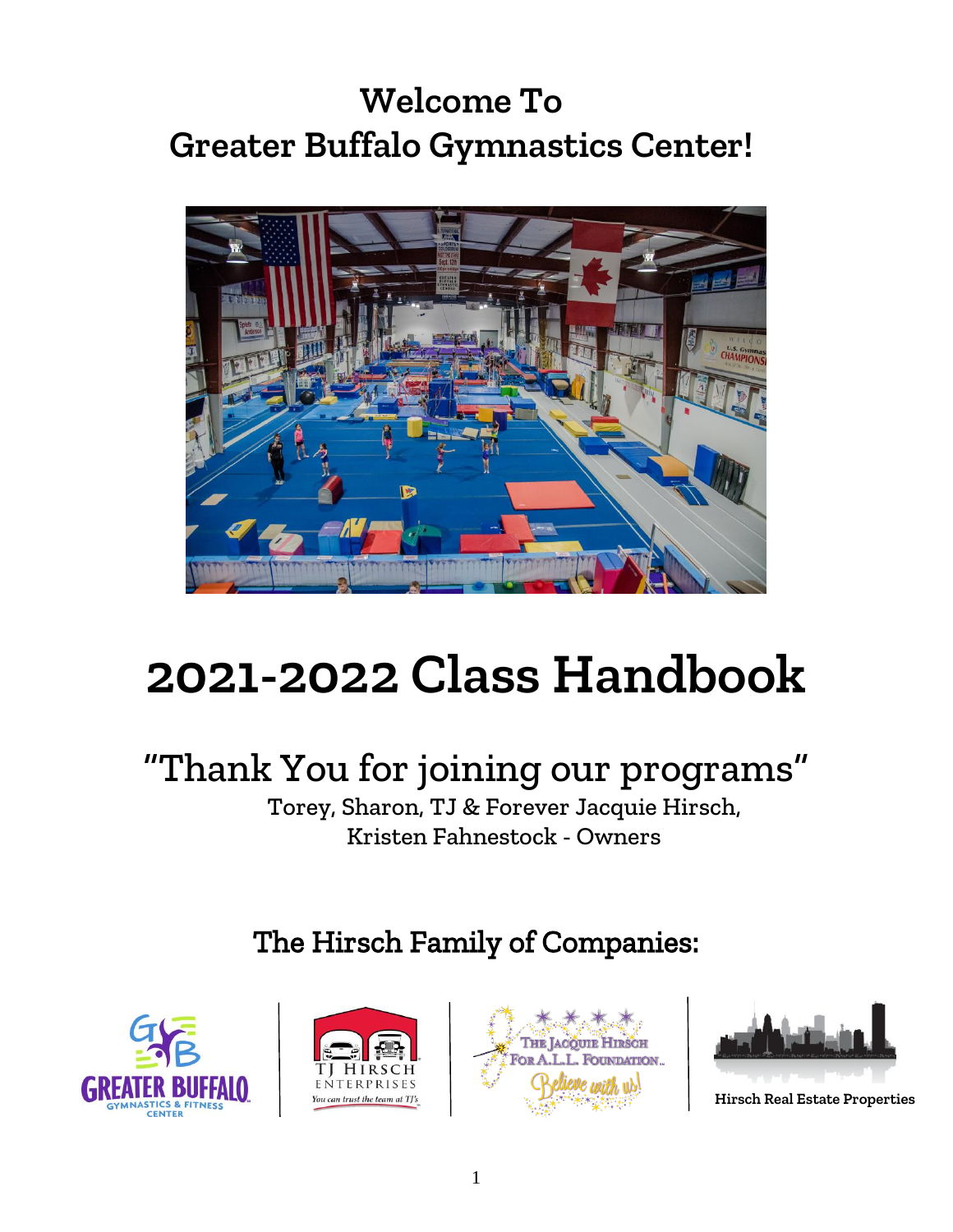## Welcome!

## We are excited to have you as a member of our program!

**This year our facility celebrates its 29 th anniversary. Greater Buffalo Gymnastics Center is part of one of the most comprehensive health, physical fitness, and childcare development centers in all of New York State. Our 4 acre campus is home to:** 

- Greater Buffalo Gymnastics Center
- TJ Hirsch Enterprises, Inc.
	- o Auto Storage, Detailing, Vehicle Appraisals, Sales & Consulting
- The Jacquie Hirsch For A.L.L. Foundation
	- o Cancer & Leukemia Awareness, Research, Fundraising Events & Patient Support
- Four Seasons Child Care & Preschool
- Spezio's Dance Dynamics



Greater Buffalo Gymnastics Center provides state-of-the-art training, teaching, coaching, mentoring, and character development for children of all ages. Each of our programs are designed to meet and exceed specific physical and emotional conditioning expectations for the diversity of our participants. The results of our work can be measured and seen by increased confidence, interpersonal skills, motor skills, and focus while preparing children for a bright, happy, and successful future.

In summary: We will help our students to accept individual differences in skill levels and success rates as they progress. Our promise is that we will do everything in our power to provide priceless child growth and development opportunities second to none.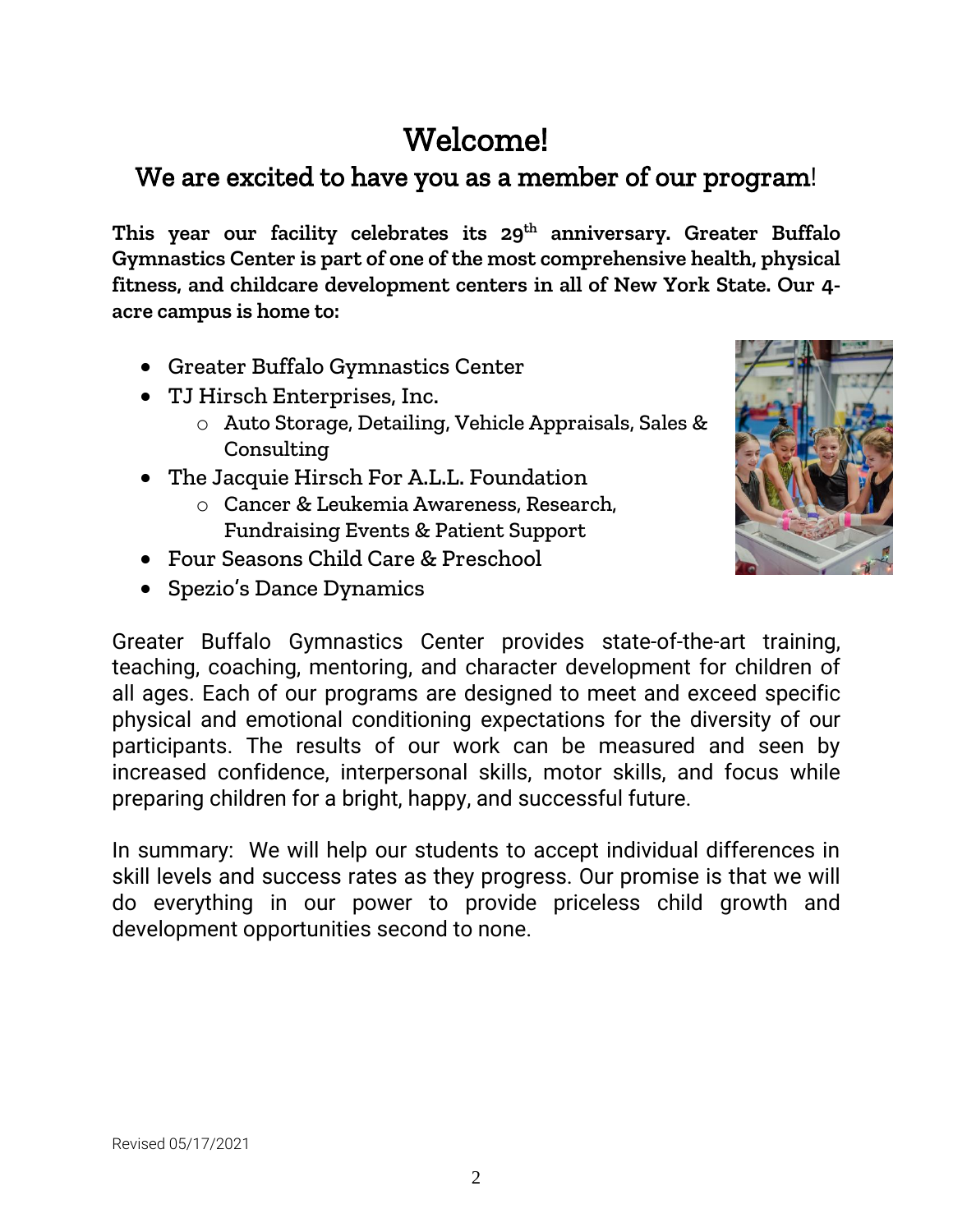## **CONTENTS**

| <b>TOPICS</b>                                       | <b>PAGE</b> |
|-----------------------------------------------------|-------------|
| "Introduction"                                      |             |
| Welcome                                             | 4           |
| <b>Facility Programs</b>                            | 4           |
| <b>Mission</b>                                      | 5           |
| "Need to Knows"                                     |             |
| Communication                                       | 5           |
| How do your programs run?                           | 5           |
| <b>Time Management</b>                              | 5           |
| <b>Attire</b>                                       | 5           |
| What does my daughter wear?                         |             |
| What does my son wear?                              |             |
| Tuition                                             | 6           |
| When do I pay?                                      |             |
| How do I pay?                                       |             |
| Do you offer cards on file? Automatic Billing?      |             |
| What happens if my payment is late?                 |             |
| Do you offer family discounts?                      |             |
| <b>Absences</b>                                     | 7           |
| What if I miss a class? (Sick/Busy)                 |             |
| What if I miss a class? (Medical/ Seen by a Doctor) |             |
| Safety/Injuries                                     | $7 - 9$     |
| At the Gym                                          |             |
| Outside of The Gym                                  |             |
| <b>Emergency Procedures</b>                         |             |
| <b>USA Gymnastics Safe Sport Policy</b>             |             |
| <b>COVID-19 Facility Safety</b>                     |             |
| <b>Class Progression &amp; Feedback</b>             | 9           |
| <b>Gym Protocol &amp; Housekeeping</b>              | 9           |
| How do I watch my child?                            |             |
| <b>Gym Closings</b>                                 | 10          |
| Holidays/Scheduled Closings                         |             |
| <b>Weather/Emergency Closings</b>                   |             |
| <b>Gym Calendar</b>                                 | 11          |

This content is subject to change without notice. When updated, it will be posted directly to our website for you to review @ [www.greaterbuffalogymnastics.com](http://www.greaterbuffalogymnastics.com/).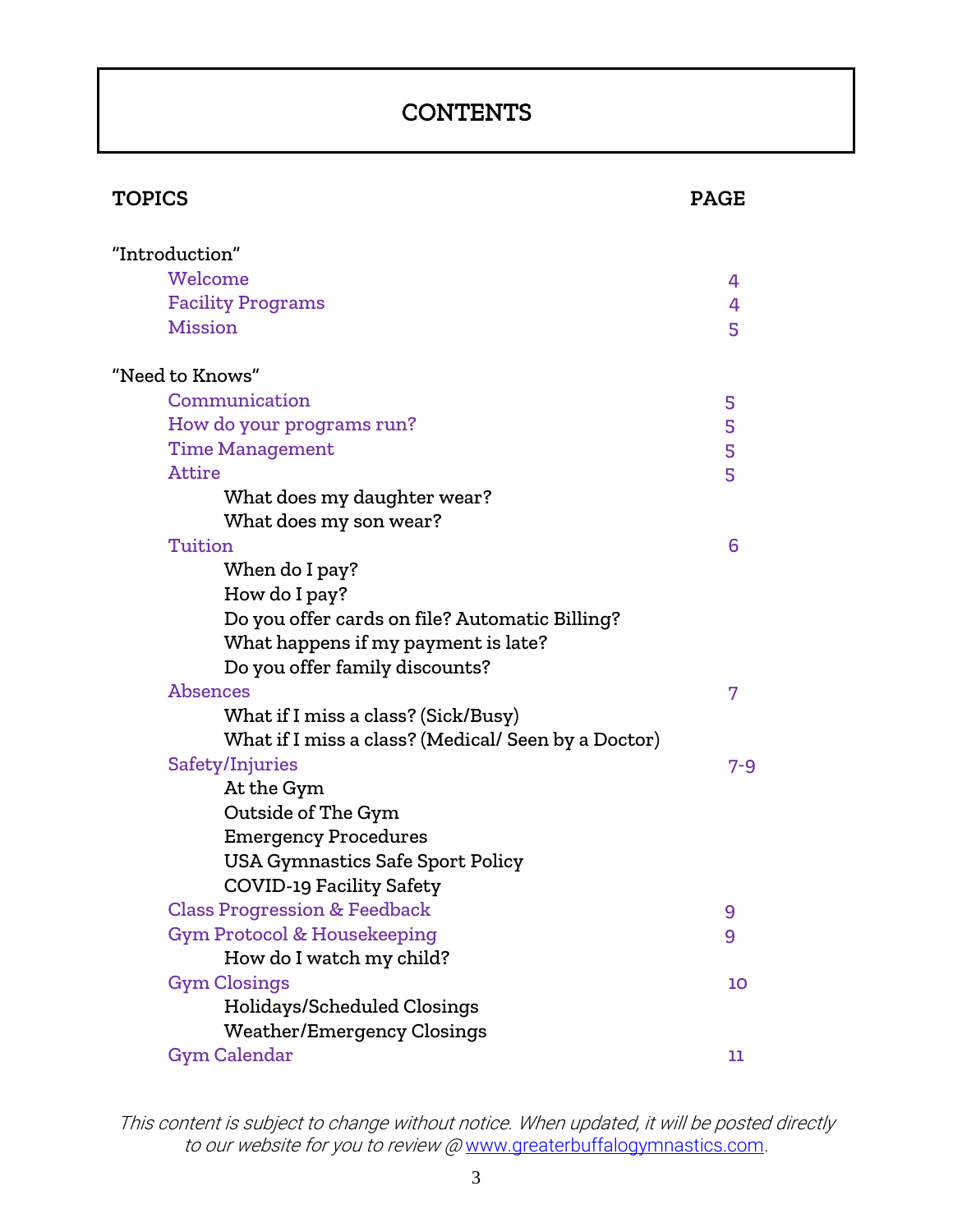# **Introduction**

### **Welcome**

Our philosophy at Greater Buffalo Gymnastics Center focuses on the education of children - our most vital resource for the future. We believe that young people can learn to develop coordination, motor skills and body control, as well as the more important mental qualities: self-esteem, self-confidence, and self-awareness through physical activity. Motivation, problem solving, and patience are qualities that are emphasized at our center. Most importantly, young people will learn to develop respect for themselves and others. Our coaching staff reflects this philosophy of teaching and uses a positive approach to place the emphasis on the individual.

Here at Greater Buffalo Gymnastics Center proper staff selection and development is the key to ensuring that a high-quality activity, such as gymnastics, creates a positive learning experience.

- Our trained staff will use the sport of gymnastics as an avenue to develop positive personal qualities.
- These qualities, nurtured at an early age, will be utilized in all areas of the individual's future.
- Whether a recreational or competitive gymnast, we are confident that our staff will be able to help each child reach their potential, have FUN while doing so, and enjoy all aspects of our program.

Our curriculum is designed to maximize your child's progress and keep them challenged. We track your child's progress, strengths, and areas of opportunity within our program. Our levels are very comprehensive. We advance children as they are ready and this advancement can occur at any time during the season. Advancement based on individual progress keeps the child challenged and this way, children can feel the rewards of their hard work by progressing to higher levels when they are ready.

Our charting system emphasizes basic skill development and coincides with the overall USA Gymnastics Junior Olympic development program. Children from our classes may be recommended to participate on our Junior Olympic Team. Although our team program is available for students of our recreational classes, the emphasis for our recreational children is to have fun and enjoy themselves while learning the sport of gymnastics.

### **Facility Programs**

- Junior Jumpers/Kinder Kids (3 yrs. to Pre-K)
- Recreational Gymnastics Classes for Boys & Girls (5 yrs. and up)
- USA Gymnastics Competitive Program for Boys Levels 4-10, Girls Levels 2-10
- Xcel Competitive Program
- Tumbling Classes
- Birthday Parties
- Private Instruction
- Adult Open Workouts
- Parents Night Out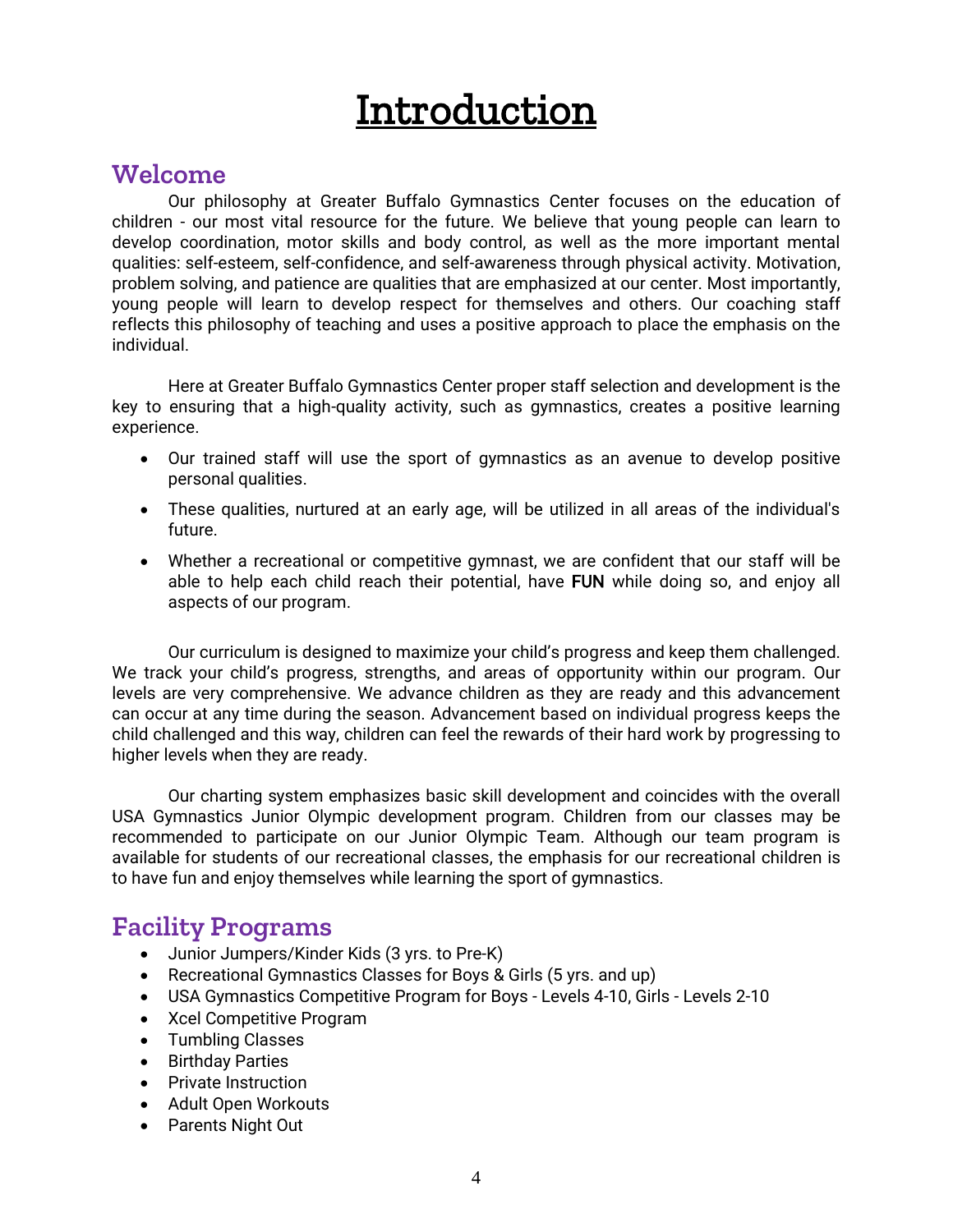## **Mission**

We are here to leave a lifelong positive lasting impression of a time where children and young adults spend their youthful years growing, learning, finding their path, and feeling prepared to go out into the world, defining what success means to them and make it their own.

# Need to Knows

#### **THE FOLLOWING RULES & POLICIES ARE DESIGNED TO:**

- A) Keep you and your child(ren) safe.
- B) Keep the flow of children between classes efficient and safe.

### **Communication**

Check your emails and watch for updates to our news, events, and calendar at [www.greaterbuffalogymnastics.com](http://www.greaterbuffalogymnastics.com/) as well as the Customer Portal. These will be our main sources of communication. We look forward to keeping you up to date and well informed.

## **How do your programs run?**

Greater Buffalo Gymnastics is excited to begin offering a year-round program! What does yearround program mean? It means once you register with us, that spot is yours indefinitely! No more struggling to find a spot, no changes to your gymnastics schedule every season. Of course, when your gymnast's level changes there may be some movement in your class day and time based on availability. But other than that, you can count on your gymnastics class remaining consistent all year.

## **Time Management**

Our classes are very prompt:

- a. Please arrive at least 5 minutes early to be greeted by Client Services.
- b. Traffic jam, running late at work, car broke down? Things happen. No Problem. If you will be late picking up your child, just call us at (716) 639-0020.

### **Attire**

#### **WHAT DOES MY DAUGHTER WEAR?**

- a. Girls should wear a leotard and/or shorts with a shirt and cotton socks.
- b. Midriffs should be covered, avoid crop tops, wear shirts over sports bras.
- c. Long hair should be securely tied back away from the face and out of the eyes. Post earrings only.
- d. No loose fitting or very tight clothing. No belts, buckles, or large snaps/buttons. No bare feet, bobby pins, or dangly jewelry.

#### **WHAT DOES MY SON WEAR?**

- a. Boys should wear shorts and a t-shirt with cotton socks. Baggy clothes and jeans are not safe.
- b. Long hair should be securely tied back away from the face and out of the eyes. Post earrings only.
- c. No loose fitting or very tight clothing. No belts, buckles, or large snaps/buttons. No bare feet, no dangly jewelry.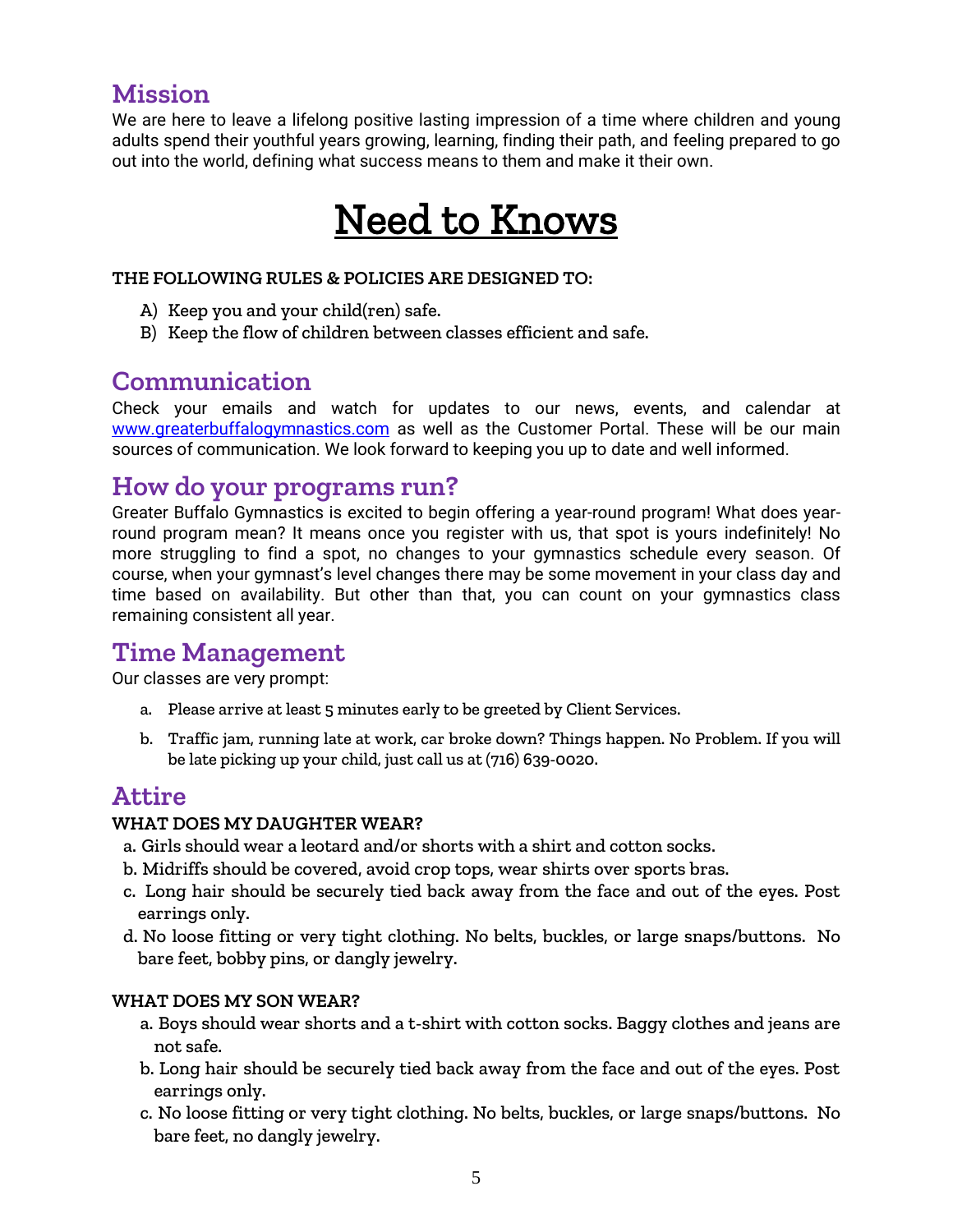Please note: Categorization of athletes into "girls" and "boys" reflect USAG guidelines for gymnastics categories that are broken up into "female" and "male". We recognize that not every child fits into the gender binary. All athletes are welcome to participate in the category that they feel best fits their gender identity. Greater Buffalo supports children of all gender identities.

### **Tuition**

#### **MEMBERSHIP FEE**

There is an annual \$45.00 membership fee per child. This is paid upon your initial registration date and is subsequently automatically charged to your account on your anniversary with us each year.

#### **WHEN DO I PAY?**

Tuition is due the  $(1^{st})$  of the month regardless of the day the  $(1^{st})$  falls on. Payments are divided into equal monthly payments regardless of closings, holidays, and absences. Tuition rates are based on an average of four (4) classes per month. If a problem with payment arises, please call the office BEFORE payment is due in order to discuss other arrangements. We will help you in any way that we can.

#### **HOW DO I PAY?**

Payments are accepted in CASH, CHECK, MASTERCARD, VISA, DISCOVER, AMERICAN EXPRESS, or INDEPENDENT HEALTH FLEX FIT CARD.

- a. Credit/Debit payments can be made online through our Customer Portal by Logging in  $\geq$ My Account > Payments > Make Payment. Card payments can also be taken in person or called in during our office hours.
- b. A drop box is located in the front lobby for cash or check payments. It is provided in the event Client Services is closed. Checks may also be mailed in. Please be sure your child's first name, last name, day, and time are clearly marked on the front of your check. There is a \$35.00 fee for returned checks.

#### **DO YOU OFFER CARDS ON FILE? AUTOMATIC BILLING?**

You bet! We're here to make your life easy! If you prefer to keep your payments, fast, efficient, and safe, please speak with Client Services about our highly secure, automatic billing system.

#### **WHAT HAPPENS IF MY PAYMENT IS LATE?**

That's okay. Tuition is just an additional \$10.00 per child if payment is not received by the  $(10<sup>th</sup>)$ of each month. We suggest putting a credit card on file with us so your tuition will always be on time!

Should your student's tuition remain outstanding at the end of the month, your student(s) will be unable to participate in class and their enrollment will be dropped. If your child is automatically withdrawn and you want to return to our program, you will be responsible for any unpaid balances prior to their return. We will do our best to fit you back into a convenient day/time.

#### **DO YOU OFFER FAMILY DISCOUNTS?**

Of course! We're very proud to have so many families join us at the gym and to have siblings participating together. Discounts are tiered according to the number of siblings enrolled and will be applied individually per child to the lower/lowest tuition cost(s). These adjustments are automatically reflected in your account. Discounts are as follows:

- 1<sup>st</sup> Child Full Price
- 2<sup>nd</sup> Child 5% off their monthly tuition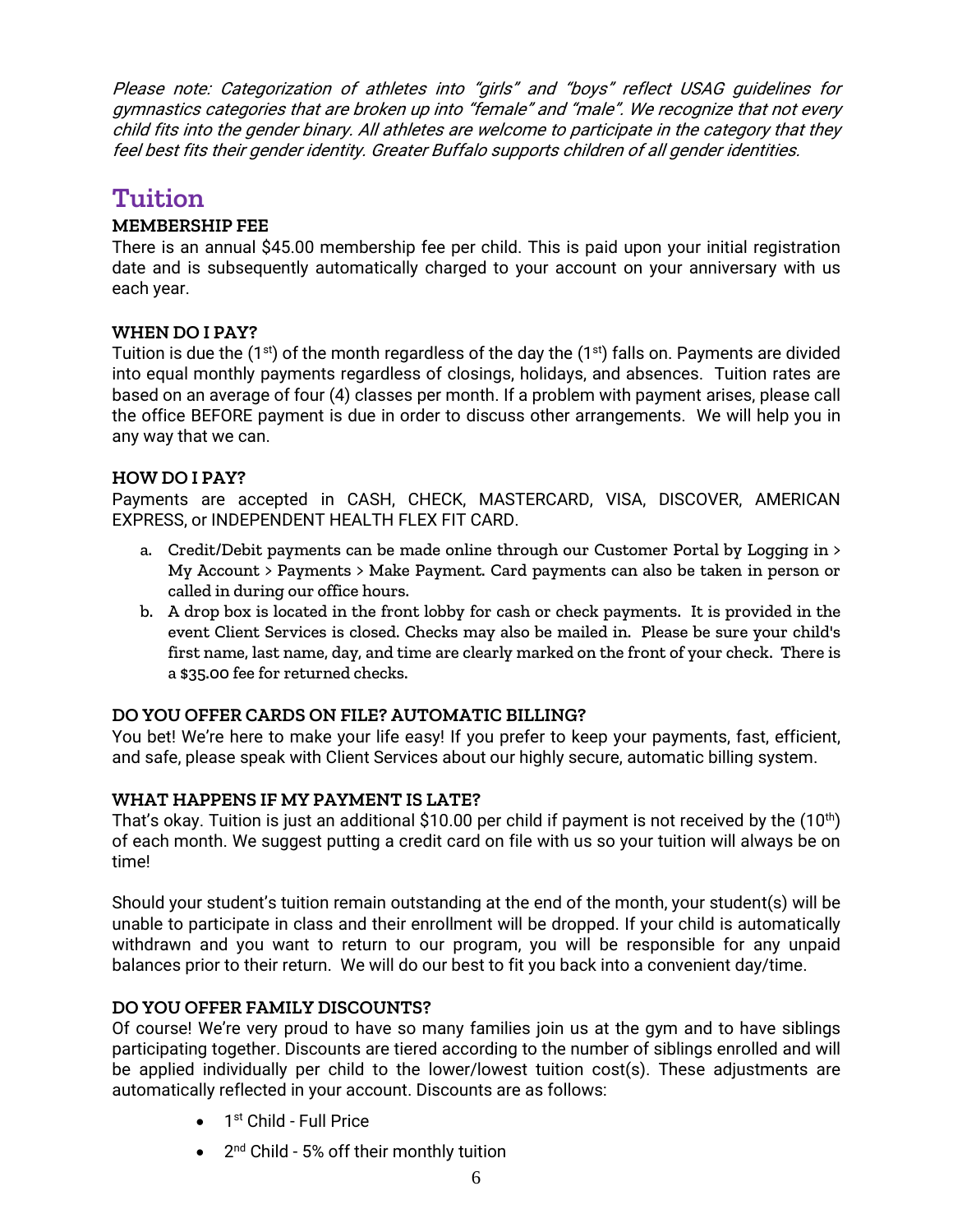- 3<sup>rd</sup> Child 10% off their monthly tuition
- 4<sup>th</sup> Child 15% off their monthly tuition

We also offer a military discount through the Erie County Thank-A-Vet and Honoring the Fallen Programs. Simply present your Thank-A-Vet or Honoring the Fallen card at the Client Services desk and receive 10% off all services offered at the facility. Discounts cannot be combined.

## **Absences**

This is a continuous program. We plan on you and your child(ren) being with us for the duration of their gymnastics career! Please provide a phone call or email to our Client Services Department if you need to let us know otherwise.

We keep on top of our "attendance game." Please notify the Client Services Department in advance if your child will be absent from class. You can also submit future absences through our Customer Portal. Requests through the Customer Portal must be made at least 24 hours in advance of the absence. Please call-in any absence with less than 24 hours' notice.

- a. After TWO consecutive weeks absent from class without notification to Client Services, you will receive a follow up phone call.
- b. Should your tuition payment remain outstanding after the follow up phone call, your child will automatically be withdrawn from class
- c. Unless prior arrangements have been made, you are responsible for any unpaid tuition for classes missed as we have been holding your child's place on the roster.

If your child is automatically withdrawn and you want to return to our program, you will be responsible for any unpaid balances prior to their return. We will do our best to fit you back into a convenient day/time.

\* Please Note, at this time makeup classes are not available for any absences.

## **Safety/Injuries**

#### **AT THE GYM**

Injuries are extremely rare here. You can take confidence knowing that our staff is properly trained in skill progression, safety, matting, spotting, and skill development to help ensure the safety of your child. Additionally, every employee goes through a background check and Safe Sport certification. We do carry insurance to operate our business, however, each student must be covered by his/her own health insurance.

#### **PARENTS – PLEASE NOTE: USA Gymnastics, (our governing body) recommends that the following paragraph be presented to all parents of gymnasts enrolled in any gymnastics program:**

"By the very nature of the activity, gymnastics carries a risk of physical injury. No matter how careful the gymnast and coach are, no matter how many spotters are used, no matter what height is used or what landing surface exists, the risk cannot be eliminated. Risk can be reduced, but never eliminated. The risk of injury includes minor injuries such as bruises and more serious injuries such as broken bones, dislocations and muscle pulls. The risk also includes catastrophic injuries such as permanent paralysis or even death from landings or falls on the back, neck or head."

USA Gymnastics Safety Handbook (1998) USA Gymnastics Publications Indianapolis, IN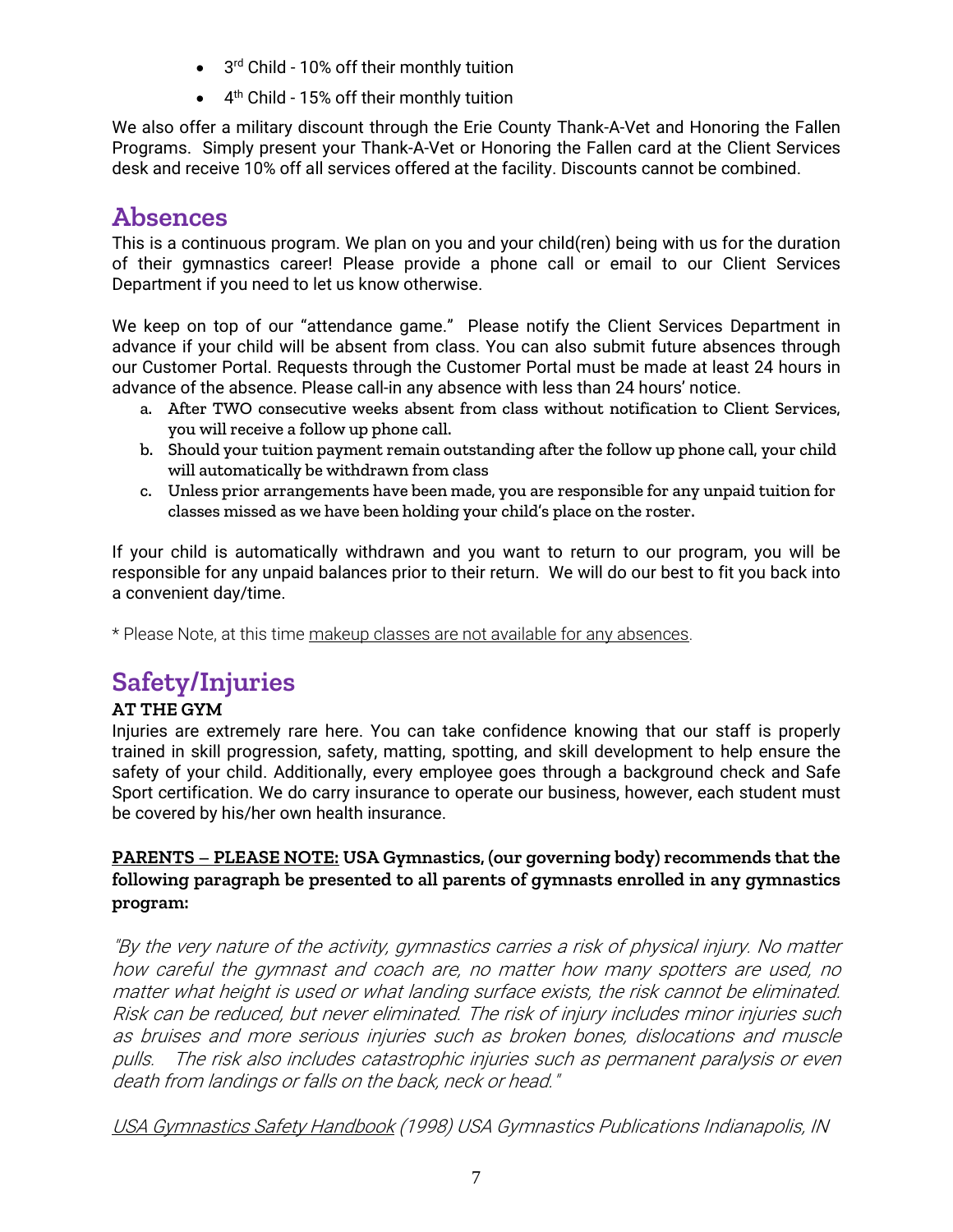"The area of safety in our gym is our most fundamental coaching concept. We have put safety in the highest regard to make our programs safer and more enjoyable for our students. It cannot be denied that the most important part of a safe gymnastics program is the coaching staff and their ability to implement the safe practices of teaching and coaching gymnastics. Our staff is continually learning new and improved techniques of teaching and spotting to help ensure the safety of your child." Torey Hirsch Sr. – Co-Owner

#### **OUTSIDE OF THE GYM**

Please notify the gym as soon as possible if your child is injured outside of the gym or is diagnosed with any communicable diseases (i.e. chicken pox, mumps, conjunctivitis, fifth's disease, etc.)

- a. Medical releases are REQUIRED before returning to class for any child who has been seen by a doctor or under medical care for any injury or illness excluding "annual check-ups."
- b. NO child will be allowed to participate in class until the gym receives the medical release stating the full start and end dates.

#### **EMERGENCY PROCEDURES**

In the unlikely event of a medical emergency involving your child, we follow the steps below:

- a. Greater Buffalo staff will assess the situation and emergency first aid will be administered, including requesting of emergency medical technicians and an ambulance if needed.
- b. We will attempt to reach you first, then your emergency contact using the information you provided to us at registration.
- c. In the event we are unable to make contact with a parent or guardian, we will attempt to contact the nearest professional medical staff and/or hospital.

#### **USA GYMNASTICS SAFE SPORT POLICY**

Our first commitment and top priority at Greater Buffalo Gymnastics Center is the safety and wellbeing of our athletes and staff. With that always at the forefront of our minds, each of our coaches have been required to become a member of USAG, requiring them to pass a criminal background check and take a course related to the Safe Sport Policy.

The following is a note from USA Gymnastics regarding the Safe Sport Policy, the full text of which can be found at [www.usagym.org/pages/education/safesport/.](http://www.usagym.org/pages/education/safesport/)

"USA Gymnastics is committed to fostering a safe, fun, and healthy environment for all members. Since 1990 - prior to almost all other National Governing Bodies - USA Gymnastics has provided awareness, prevention and reporting information regarding sexual misconduct to professional members, member clubs, athlete members and their families.

In June 2017, USA Gymnastics leadership approved and adopted a new Safe Sport Policy, which significantly strengthened the organization's approach to athlete safety. The Safe Sport Policy, which is mandatory for all members to comply with:

- Increases the number of individuals who fall under USA Gymnastics jurisdiction; essentially increasing the number of people in our sport who are accountable for their behavior;
- Increases the categories of misconduct from two (sexual and physical misconduct) to six (verbal/emotional misconduct, bullying, hazing and harassment were added);
- Addresses and prohibits boundary violations and grooming behaviors;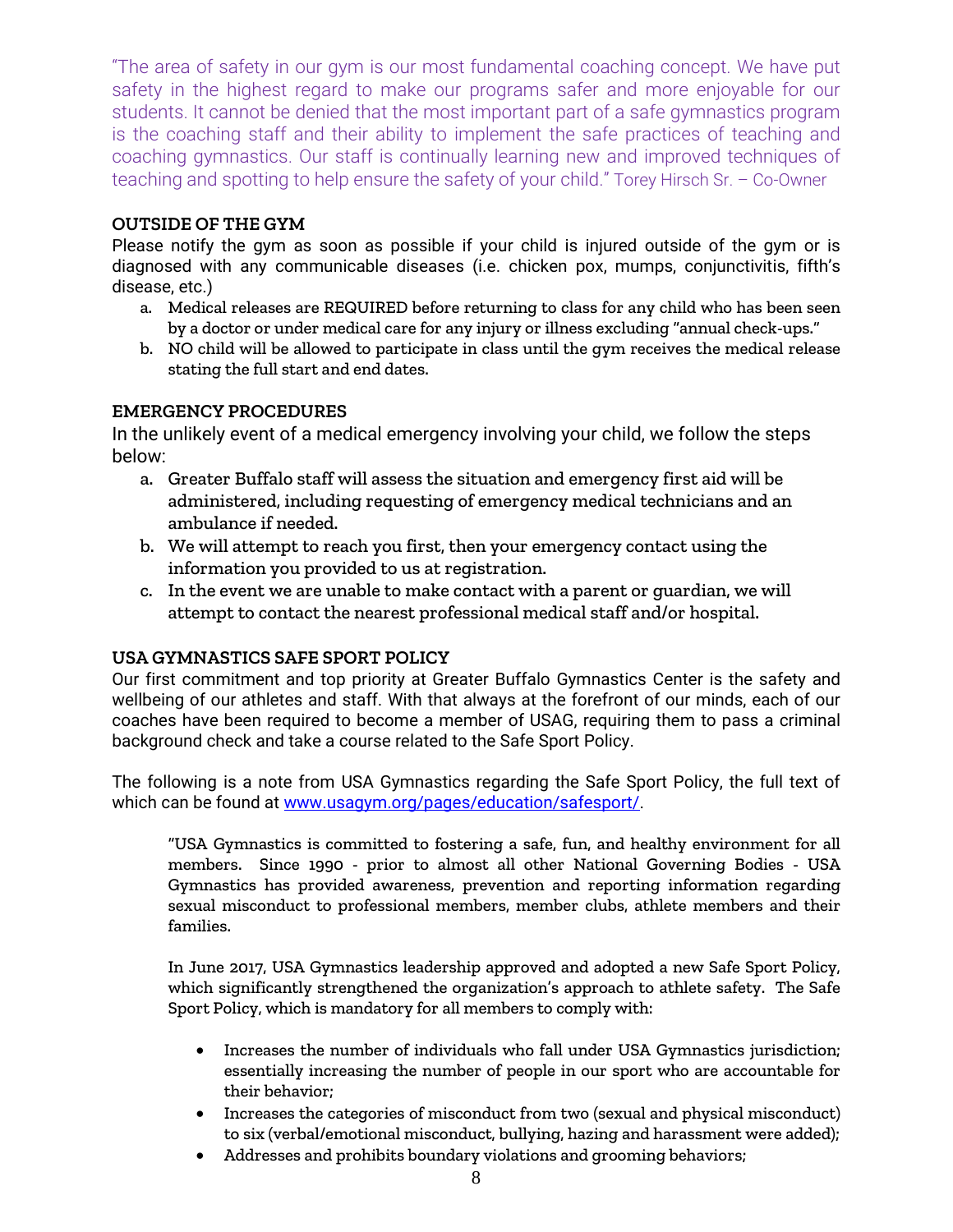- Requires covered individuals to report a suspicion of abuse to law enforcement, even if they are not a mandated reporter according to their state law;
- Requires covered individuals to notify USA Gymnastics or the U.S. Center for SafeSport for any misconduct; and
- Requires covered individuals to take a designated Safe Sport course every two years.

#### **COVID-19 FACILITY SAFETY**

In the wake of the COVID-19 pandemic, Greater Buffalo has taken very seriously all protections and protocols in an effort to keep your families and our staff safe, while continuing to have as much fun as possible! With that in mind, please be advised of the following policies we will continue to maintain as long as necessary.

- Hand sanitizer stations will continue to be located throughout the entire building and use will be encouraged before and after class, along with in between rotations.
- Some physical distancing methods will continue to be employed.
- Equipment and surfaces will be continuously disinfected.
- Should mask mandates be put back into place for indoor facilities by the county or state, Greater Buffalo will follow said mandates for everyone in the building: staff, students, and parents, regardless of vaccination status.

We ask that you please understand our number one goal here is to maintain the safety of everyone in the building, gymnastically or otherwise. Please help us do so by complying with whatever mandates we are required to put in place. We are happy to do what we have to do to continue offering your children gymnastics in a way that keeps everyone safe.

## **Class Progression & Feedback**

We are in the business of keeping customers satisfied, keeping children happy, and making sure everyone is a continuous learner! Greater Buffalo Gymnastics Center uses a structured skill tracking system pioneered with over 60 years' experience as well as input from USA Gymnastics. Although these are proprietary to the gym, contact Client Services if you would like feedback on your child's progress at any time.

## **Gym Protocol & Housekeeping**

- a. There is NO food, gum, or drinks other than water allowed in the gym area.
- b. Please encourage your child(ren) to respect our brand-new locker rooms and furniture.
- c. For safety, please park in the designated areas to ensure proper traffic flow and escort children through the parking lot. Be respectful of spaces that are reserved.
- d. The center will not be responsible for lost items or articles of clothing. Please do not allow your child to bring valuable jewelry, clothing, cell phones, tablets, or other items to the gym. Label clothing so it may be returned if it is misplaced.
- e. PARENTS OR UNREGISTERED CHILDREN ARE NOT PERMITTED TO ENTER THE GYM AREA. If you need assistance, please see our Client Services Team Members first.

#### **HOW DO I WATCH MY CHILD?**

Parent viewing is always available from the balcony.

- a. Gymnastics is an extremely focused sport. To enhance your child's safety and ensure a great experience, please no tapping on the glass.
- b. Please note, as per USA Gymnastics, no flash pictures are permitted in the gym to ensure the safety of all gymnasts.
- c. If you do not wish to stay, you may head back through the locker rooms and exit out the front door of the gym. Students will be reconnected with their parents at the locker room at the end of class.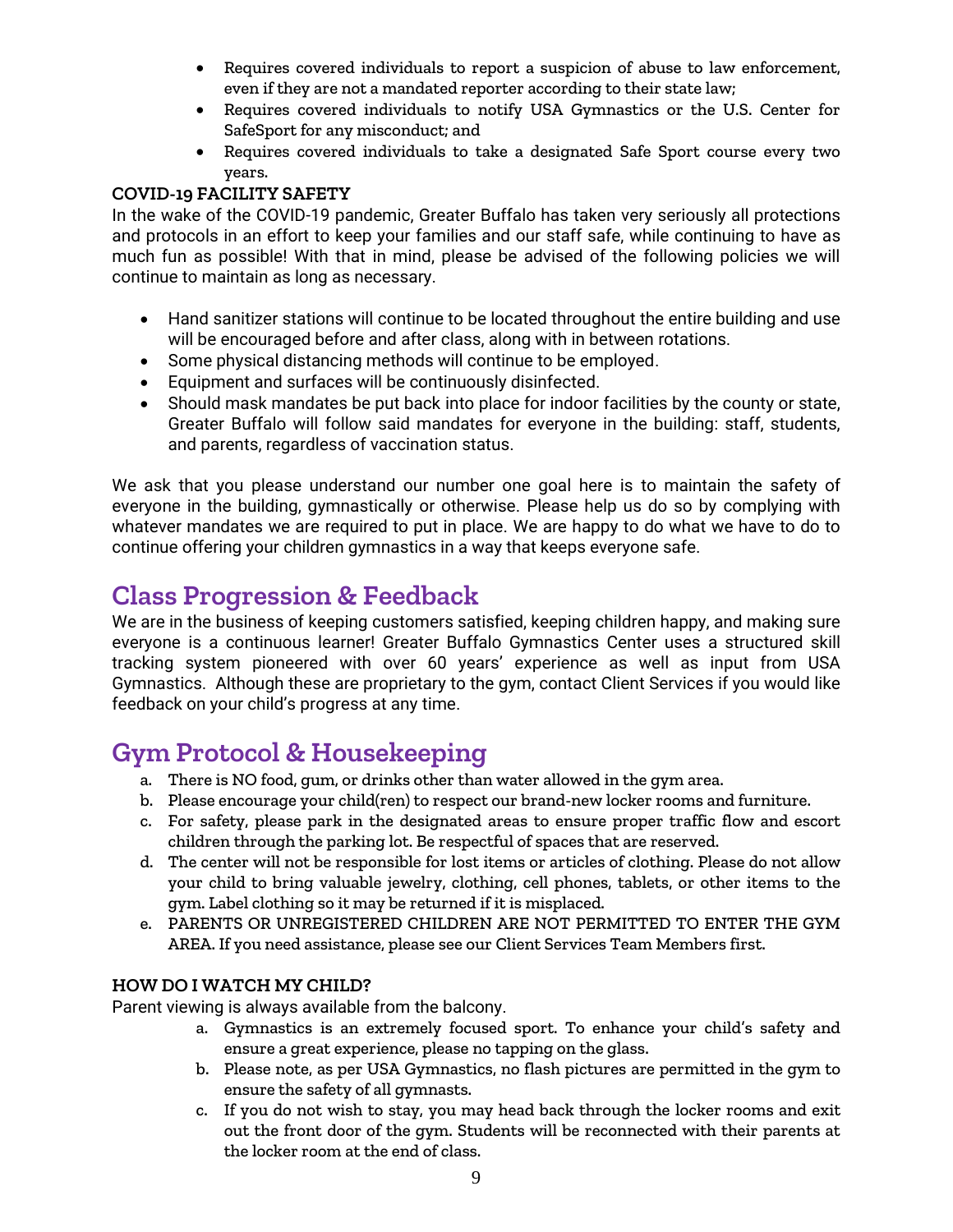## **Gym Closings**

#### **HOLIDAYS/SCHEDULED CLOSINGS**

The following page contains a calendar of events here at the gym. We do not adhere to any particular school district's schedule but make our own so please follow this calendar for gymnastics. If a day is not marked, please assume we are open. Tuition rates are based on an average of four (4) classes per month.

#### **WEATHER/EMERGENCY CLOSINGS**

Should the gym close due to weather or emergency related conditions, it will be announced on the WGRZ Channel 2, WIVB Channel 4, WKBW Channel 7 webpages, as well as our home page [www.greaterbuffalogymnastics.com.](http://www.greaterbuffalogymnastics.com/) When time permits, emails will be sent out as well.